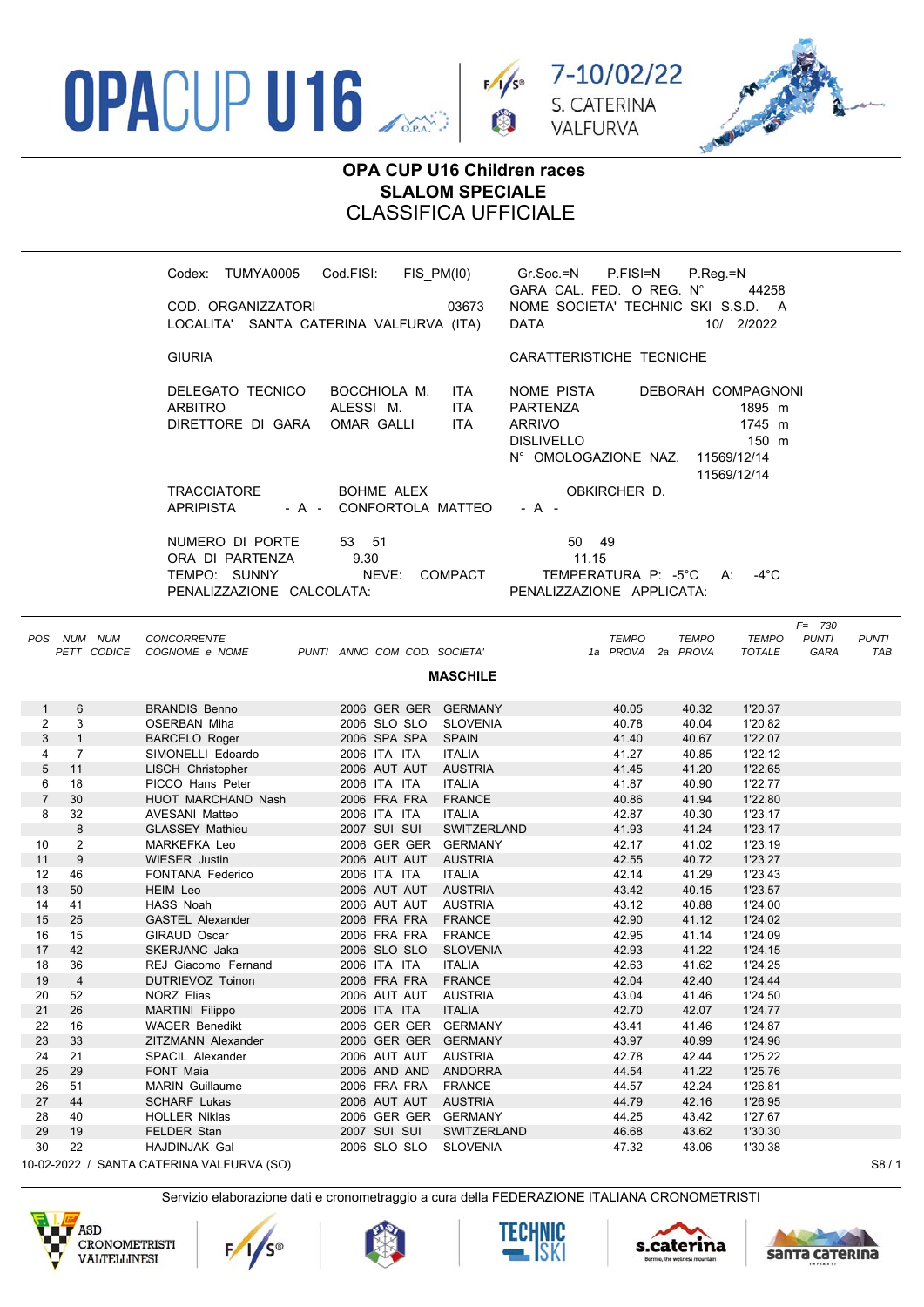





|                           | POS NUM NUM<br>PETT CODICE | <b>CONCORRENTE</b><br>COGNOME e NOME |  |  |              | PUNTI ANNO COM COD. SOCIETA' |  |  | <b>TEMPO</b><br>1a PROVA 2a PROVA |  | <b>TEMPO</b> | <b>TEMPO</b><br><b>TOTALE</b> | <b>PUNTI</b><br>GARA | <b>PUNTI</b><br><b>TAB</b> |
|---------------------------|----------------------------|--------------------------------------|--|--|--------------|------------------------------|--|--|-----------------------------------|--|--------------|-------------------------------|----------------------|----------------------------|
| 31                        | 24                         | MANGWETH Yannik                      |  |  |              | 2006 AUT AUT AUSTRIA         |  |  | 44.63                             |  | 45.94        | 1'30.57                       |                      |                            |
| 32                        | 27                         | ROLLAND Enzo                         |  |  | 2006 FRA FRA | FRANCE                       |  |  | 49.45                             |  | 42.42        | 1'31.87                       |                      |                            |
| <b>ISCRITTI</b>           |                            | 53<br>                               |  |  |              |                              |  |  |                                   |  |              |                               |                      |                            |
|                           | NON PARTITI 1a PROVA       | $\overline{\phantom{1}}$             |  |  |              |                              |  |  |                                   |  |              |                               |                      |                            |
|                           | 10                         | <b>SCHLINTL Michael</b>              |  |  |              | 2006 AUT AUT AUSTRIA         |  |  |                                   |  |              |                               |                      |                            |
| NON ARRIVATI 1a PROVA  14 |                            |                                      |  |  |              |                              |  |  |                                   |  |              |                               |                      |                            |
|                           | 5                          | <b>POULSEN Zacchaeus</b>             |  |  | 2006 FRA FRA | <b>FRANCE</b>                |  |  |                                   |  |              |                               |                      |                            |
|                           | 12                         | DABAN Nicolau                        |  |  | 2006 AND AND | <b>ANDORRA</b>               |  |  |                                   |  |              |                               |                      |                            |
|                           | 13                         | MAZZOLENI Pietro                     |  |  | 2006 ITA ITA | <b>ITALIA</b>                |  |  |                                   |  |              |                               |                      |                            |
|                           | 17                         | <b>MADIMAYR Lukas</b>                |  |  | 2006 AUT AUT | <b>AUSTRIA</b>               |  |  |                                   |  |              |                               |                      |                            |
|                           | 23                         | <b>FOCHER Mirko</b>                  |  |  | 2006 ITA ITA | <b>ITALIA</b>                |  |  |                                   |  |              |                               |                      |                            |
|                           | 28                         | <b>UBEIRA Marc</b>                   |  |  | 2006 SPA SPA | <b>SPAIN</b>                 |  |  |                                   |  |              |                               |                      |                            |
|                           | 34                         | <b>MAGAN Quim</b>                    |  |  | 2006 SPA SPA | <b>SPAIN</b>                 |  |  |                                   |  |              |                               |                      |                            |
|                           | 38                         | DELGADO Marc                         |  |  | 2006 AND AND | <b>ANDORRA</b>               |  |  |                                   |  |              |                               |                      |                            |
|                           | 39                         | <b>JANDA Marco</b>                   |  |  | 2006 AUT AUT | <b>AUSTRIA</b>               |  |  |                                   |  |              |                               |                      |                            |
|                           | 43                         | <b>BAUVALLET Nathan</b>              |  |  | 2006 FRA FRA | <b>FRANCE</b>                |  |  |                                   |  |              |                               |                      |                            |
|                           | 47                         | <b>DEAMBROGIO Tomas</b>              |  |  | 2006 ITA ITA | <b>ITALIA</b>                |  |  |                                   |  |              |                               |                      |                            |
|                           | 48                         | LALLINI Edoardo                      |  |  | 2007 ITA ITA | <b>ITALIA</b>                |  |  |                                   |  |              |                               |                      |                            |
|                           | 49                         | <b>FISCHER Alexandre</b>             |  |  |              | 2006 GER GER GERMANY         |  |  |                                   |  |              |                               |                      |                            |
|                           | 53                         | <b>TRENTIN Pietro Anto</b>           |  |  | 2006 ITA ITA | <b>ITALIA</b>                |  |  |                                   |  |              |                               |                      |                            |
| SQUALIFICATI 1a PROVA  1  |                            |                                      |  |  |              |                              |  |  |                                   |  |              |                               |                      |                            |
|                           | 37                         | FEITH Simon                          |  |  |              | 2006 FRA FRA FRANCE          |  |  | PORTA N. 41                       |  |              |                               |                      |                            |
| NON PARTITI 2a PROVA<br>0 |                            |                                      |  |  |              |                              |  |  |                                   |  |              |                               |                      |                            |
|                           | NON ARRIVATI 2a PROVA      | 5                                    |  |  |              |                              |  |  |                                   |  |              |                               |                      |                            |
|                           | 14                         | ARMARI Andrea Franc                  |  |  | 2006 ITA ITA | <b>ITALIA</b>                |  |  |                                   |  |              |                               |                      |                            |
|                           | 20                         | WITTMANN Raphael                     |  |  |              | 2006 GER GER GERMANY         |  |  |                                   |  |              |                               |                      |                            |
|                           | 31                         | <b>WEBEL Kilian</b>                  |  |  |              | 2006 AUT AUT AUSTRIA         |  |  |                                   |  |              |                               |                      |                            |
|                           | 35                         | <b>BLANCHET Titouan</b>              |  |  |              | 2006 FRA FRA FRANCE          |  |  |                                   |  |              |                               |                      |                            |
|                           | 45                         | <b>HARTMANN Paul</b>                 |  |  |              | 2006 GER GER GERMANY         |  |  |                                   |  |              |                               |                      |                            |
|                           | SQUALIFICATI 2a PROVA<br>0 |                                      |  |  |              |                              |  |  |                                   |  |              |                               |                      |                            |

ESPOSTA ORE: 12.15 LA GIURIA

10-02-2022 / SANTA CATERINA VALFURVA (SO) S8 / 2











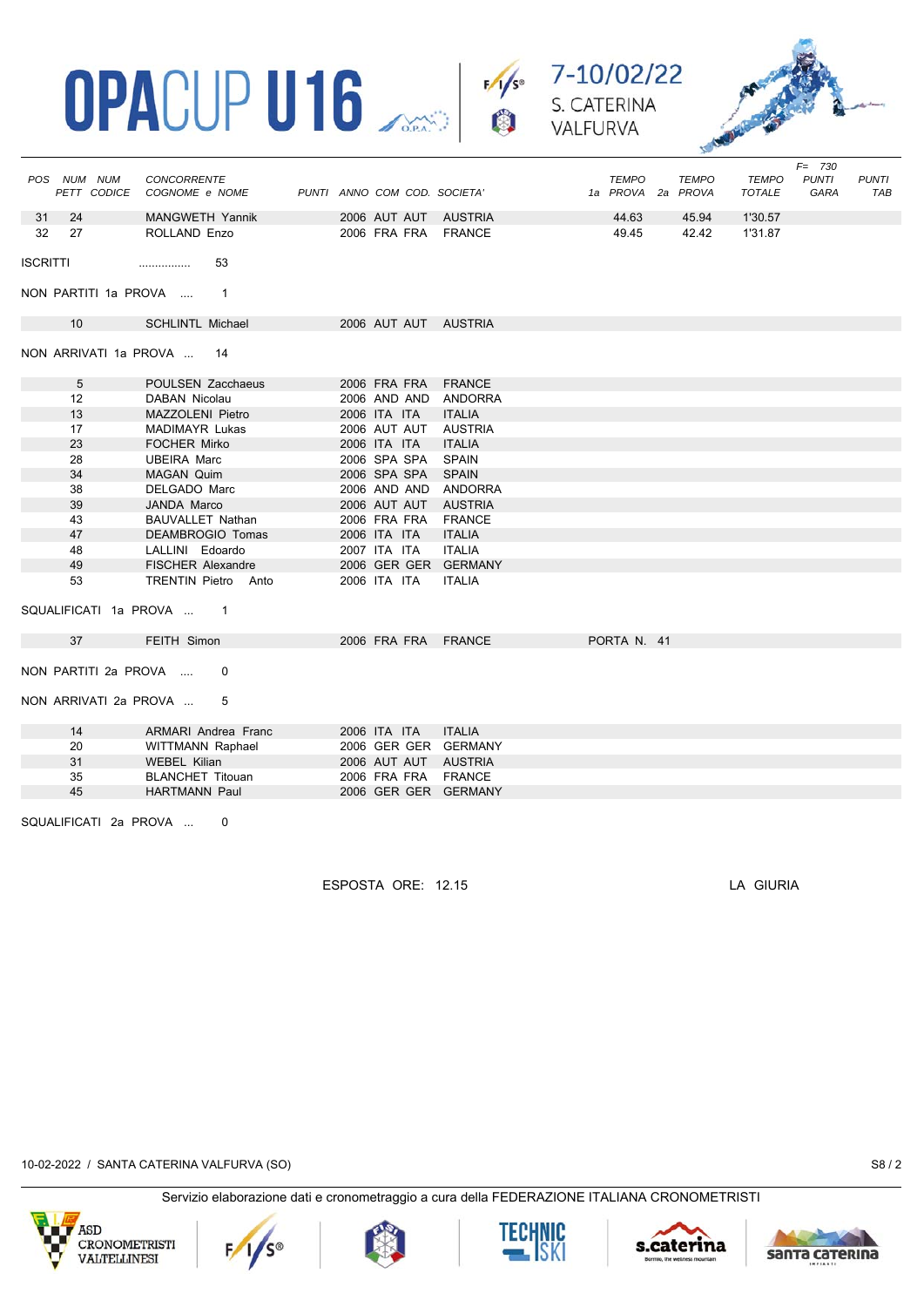





## **OPA CUP U16 Children races SLALOM SPECIALE** CLASSIFICA UFFICIALE

|                |             | Codex: TUFYA0006<br>COD. ORGANIZZATORI                                          | Cod.FISI:<br>03673<br>LOCALITA' SANTA CATERINA VALFURVA (ITA)              | FIS_PM(I0) Gr.Soc.=N P.FISI=N<br>P.Reg.=N<br>GARA CAL. FED. O REG. N°<br>44258<br>NOME SOCIETA' TECHNIC SKI S.S.D. A<br><b>DATA</b><br>10/ 2/2022                  |  |
|----------------|-------------|---------------------------------------------------------------------------------|----------------------------------------------------------------------------|--------------------------------------------------------------------------------------------------------------------------------------------------------------------|--|
|                |             | <b>GIURIA</b>                                                                   |                                                                            | CARATTERISTICHE TECNICHE                                                                                                                                           |  |
|                |             | DELEGATO TECNICO<br><b>ARBITRO</b><br>DIRETTORE DI GARA                         | BOCCHIOLA M.<br>ITA<br>ALESSI M.<br><b>ITA</b><br>OMAR GALLI<br><b>ITA</b> | NOME PISTA<br>DEBORAH COMPAGNONI<br>PARTENZA<br>1895 m<br><b>ARRIVO</b><br>1745 m<br><b>DISLIVELLO</b><br>150 m<br>N° OMOLOGAZIONE NAZ. 11569/12/14<br>11569/12/14 |  |
|                |             | TRACCIATORE<br><b>APRIPISTA</b>                                                 | <b>GUTH BRICE</b><br>- A - CONFORTOLA MATTEO                               | BUENDIA XAVI<br>- A -                                                                                                                                              |  |
|                |             | NUMERO DI PORTE<br>ORA DI PARTENZA<br>TEMPO: SUNNY<br>PENALIZZAZIONE CALCOLATA: | 53 51<br>9.30<br>NEVE:<br>COMPACT                                          | 49 47<br>11.15<br>TEMPERATURA P: -5°C A:<br>-4 $^{\circ}$ C<br>PENALIZZAZIONE APPLICATA:                                                                           |  |
|                | POS NUM NUM | <b>CONCORRENTE</b><br>PETT CODICE COGNOME e NOME                                | PUNTI ANNO COM COD. SOCIETA'                                               | $F = 730$<br><b>PUNTI</b><br><b>PUNTI</b><br><b>TEMPO</b><br><b>TEMPO</b><br><b>TEMPO</b><br>1a PROVA 2a PROVA<br><b>TOTALE</b><br><b>GARA</b><br>TAB              |  |
|                |             |                                                                                 | <b>FEMMINILE</b>                                                           |                                                                                                                                                                    |  |
| $\mathbf{1}$   | 71          | COLTURI Lara                                                                    | <b>ITALIA</b><br>2006 ITA ITA                                              | 41.38<br>1'21.09<br>39.71                                                                                                                                          |  |
| 2              | 75          | ILLIG Laila                                                                     | 2006 GER GER GERMANY                                                       | 42.64<br>40.49<br>1'23.13                                                                                                                                          |  |
| 3              | 61          | MUXEL Antonia                                                                   | 2006 AUT AUT AUSTRIA                                                       | 42.58<br>1'23.24<br>40.66                                                                                                                                          |  |
| 4              | 72          | <b>TSCHACH Stella</b>                                                           | 2006 AUT AUT AUSTRIA                                                       | 42.82<br>40.98<br>1'23.80                                                                                                                                          |  |
| 5              | 91          | LESKOVEC Alina                                                                  | 2006 SLO SLO<br><b>SLOVENIA</b>                                            | 44.45<br>40.01<br>1'24.46                                                                                                                                          |  |
| 6              | 62          | REISCHL Antonia                                                                 | 2006 GER GER GERMANY                                                       | 42.98<br>41.56<br>1'24.54                                                                                                                                          |  |
| $\overline{7}$ | 80          | RIGHI Ludovica                                                                  | 2006 ITA ITA<br><b>ITALIA</b>                                              | 44.21<br>40.42<br>1'24.63                                                                                                                                          |  |
| 8              | 73          | <b>BETTONI MAMELI Ange</b>                                                      | 2006 ITA ITA<br><b>ITALIA</b>                                              | 44.51<br>40.17<br>1'24.68                                                                                                                                          |  |
| 9              | 63          | <b>ACQUISTAPACE Fiona</b>                                                       | 2006 FRA FRA<br><b>FRANCE</b>                                              | 43.67<br>41.16<br>1'24.83                                                                                                                                          |  |
| 10             | 76          | POLL Simona                                                                     | 2006 AUT AUT<br><b>AUSTRIA</b>                                             | 44.62<br>40.22<br>1'24.84                                                                                                                                          |  |
|                | 74          | RADELJ Tija                                                                     | 2007 SLO SLO<br><b>SLOVENIA</b>                                            | 44.09<br>40.75<br>1'24.84                                                                                                                                          |  |
| 12<br>13       | 81<br>66    | VANNI Camilla<br><b>MOSER Emma</b>                                              | 2006 ITA ITA<br><b>ITALIA</b><br>2006 AUT AUT AUSTRIA                      | 44.33<br>40.78<br>1'25.11<br>43.83<br>41.32<br>1'25.15                                                                                                             |  |
| 14             | 98          | KONIG Sophie                                                                    | 2006 GER GER GERMANY                                                       | 44.40<br>40.88<br>1'25.28                                                                                                                                          |  |
| 15             | 83          | <b>PRANGER Laura</b>                                                            | 2006 AUT AUT AUSTRIA                                                       | 44.41<br>40.89<br>1'25.30                                                                                                                                          |  |
| 16             | 95          | MADIOTTO Ludovica                                                               | 2006 ITA ITA<br><b>ITALIA</b>                                              | 1'25.53<br>44.44<br>41.09                                                                                                                                          |  |
| 17             | 99          | <b>ANCENAY Liilou</b>                                                           | 2007 FRA FRA FRANCE                                                        | 44.26<br>41.28<br>1'25.54                                                                                                                                          |  |
| 18             | 90          | <b>BAUSSERON Lucie</b>                                                          | 2006 FRA FRA<br><b>FRANCE</b>                                              | 1'25.61<br>44.49<br>41.12                                                                                                                                          |  |
| 19             | 85          | VOGG Amelie                                                                     | 2006 GER GER GERMANY                                                       | 44.81<br>40.90<br>1'25.71                                                                                                                                          |  |
| 20             | 97          | KUCERA Elisabeh                                                                 | 2006 AUT AUT<br><b>AUSTRIA</b>                                             | 45.12<br>40.63<br>1'25.75                                                                                                                                          |  |
| 21             | 77          | OEFFNER Tabea                                                                   | 2006 GER GER GERMANY                                                       | 45.27<br>40.65<br>1'25.92                                                                                                                                          |  |
| 22             | 94          | OBERHUBER Gina                                                                  | 2006 GER GER GERMANY                                                       | 45.67<br>40.69<br>1'26.36                                                                                                                                          |  |
| 23             | 84          | <b>FRANCIS Leanne</b>                                                           | 2007 FRA FRA<br><b>FRANCE</b>                                              | 44.94<br>41.52<br>1'26.46                                                                                                                                          |  |
| 24             | 92          | <b>AVENEL Marylou</b>                                                           | 2007 FRA FRA<br><b>FRANCE</b>                                              | 44.16<br>42.43<br>1'26.59                                                                                                                                          |  |
| 25             | 101         | SCHWAB Lara                                                                     | 2006 AUT AUT<br><b>AUSTRIA</b>                                             | 45.41<br>41.48<br>1'26.89                                                                                                                                          |  |
| 26             | 64          | ABAD Maria                                                                      | 2006 SPA SPA<br><b>SPAIN</b>                                               | 44.77<br>42.17<br>1'26.94                                                                                                                                          |  |
| 27             | 100         | TODESCHINI Celia                                                                | 2007 FRA FRA<br><b>FRANCE</b>                                              | 46.39<br>41.45<br>1'27.84                                                                                                                                          |  |
| 28             | 65          | <b>ESCABROS Lia</b>                                                             | 2006 AND AND<br>ANDORRA                                                    | 45.15<br>42.80<br>1'27.95                                                                                                                                          |  |
| 29             | 70          | LOTSCHER Rea Antoni                                                             | 2007 SUI SUI<br>SWITZERLAND                                                | 46.09<br>42.01<br>1'28.10                                                                                                                                          |  |
| 30             | 86          | <b>ALVAREZ Valeria</b><br>0022022 / SANTA CATERINA VALEURVA (SO)                | 2007 SPA SPA<br>SPAIN                                                      | 47.67<br>43.65<br>1'31.32<br>SRI1                                                                                                                                  |  |
|                |             |                                                                                 |                                                                            |                                                                                                                                                                    |  |

10-02-2022 / SANTA CATERINA VALFURVA (SO)